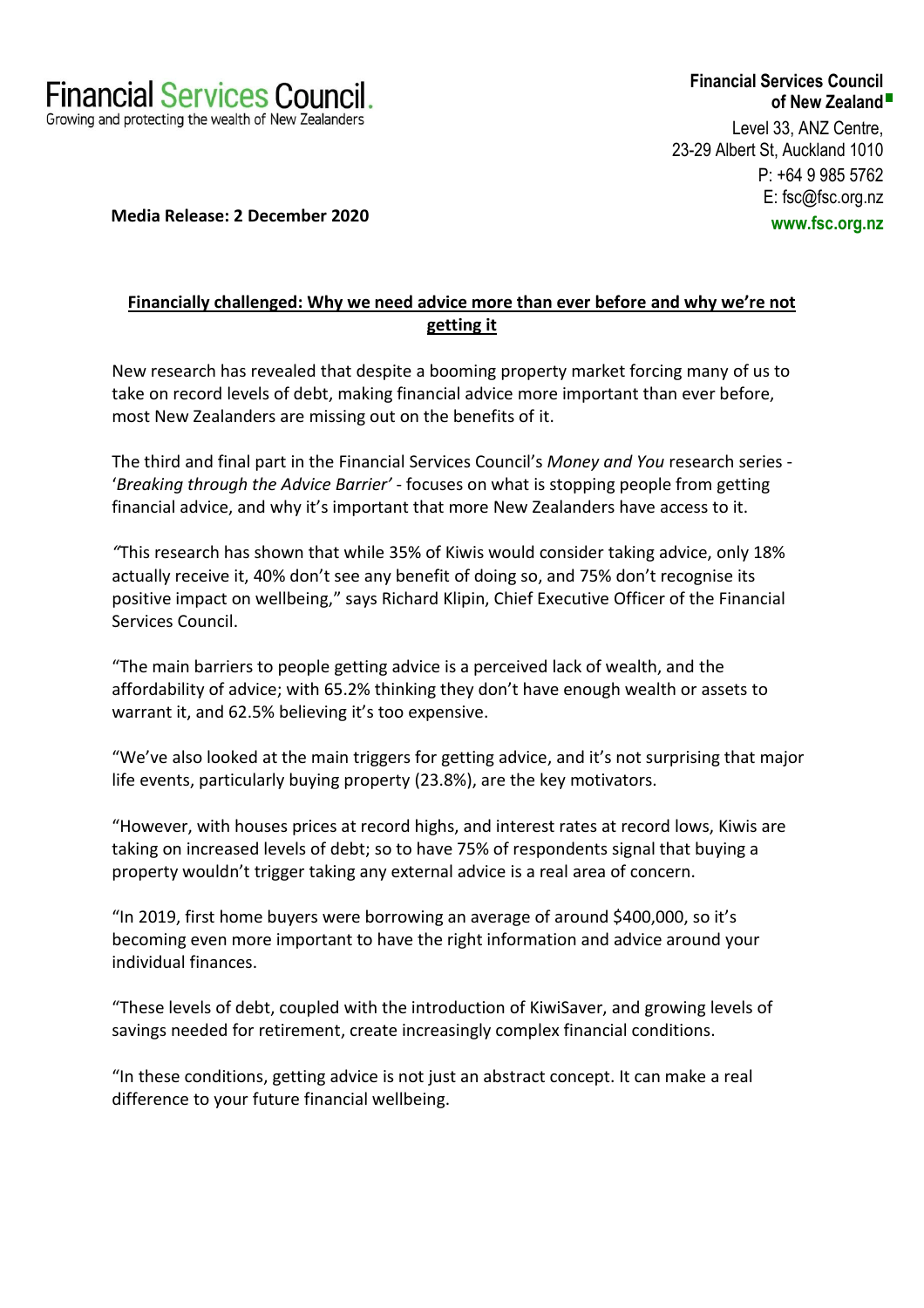"The good news is, the value of advice does clearly outweigh the cost. Those who are advised are delivered a 4% increase in investment returns, about 52% more in their KiwiSaver and save 3.7% more for their retirement than those who are unadvised.

"The value of advice spans across generations, with at least 80% of each cohort from preboomers to Generation Y reporting that advice is worth it and has delivered more value than what it has cost.

"Importantly, advice is also clearly linked to overall wellbeing; with 46.6% of those who are advised rating their wellbeing as high or very high, and their relationships, physical and mental health all significantly improving.

"The *Money and You* series has delivered a stark message to the financial services community and the country about the need to shift the dial on making sure that New Zealanders have access to advice.

"We need to do more to educate people about the long-lasting benefits of professional advice. This includes promoting the value of financial advice and literacy to all New Zealanders; right across the wealth spectrum and at all stages of life."

Ryan Bessemer, CEO of Trustees Executors who sponsored the research, said the *Money and You* research series has been invaluable to understanding Kiwis' relationship with their finances.

"*Money and You* has played an important role in forming a clearer picture of New Zealanders' relationship with money. I'm confident that the financial community can come together, with the leadership of the FSC, to ensure Kiwis understand the financial and wellbeing outcomes that can be achieved with advice."

The full report, '*Money and You; Breaking Through The Advice Barrier'* can be foun[d here.](https://www.fsc.org.nz/site/fsc1/Money%20&%20You%203%20-%20Breaking%20Through%20The%20Advice%20Barrier%20-%20Financial%20Services%20Council%20-%20December%202020.pdf)

### **ENDS**

### **Notes to Editors:**

Money and You involved a representative online survey of 2000 New Zealanders carried out by CoreData. Data was collected between 12 March and 20 March 2020.

**For all media enquiries, please contact:** Richard Klipin Chief Executive Officer Financial Services Council of New Zealand 021 0233 5414 or [richard.klipin@fsc.org.nz](mailto:richard.klipin@fsc.org.nz)

### **ABOUT THE FSC**

The FSC is a non-profit member organisation and the voice of the financial services sector in New Zealand. Our 83 members comprise 95% of the life insurance market in New Zealand